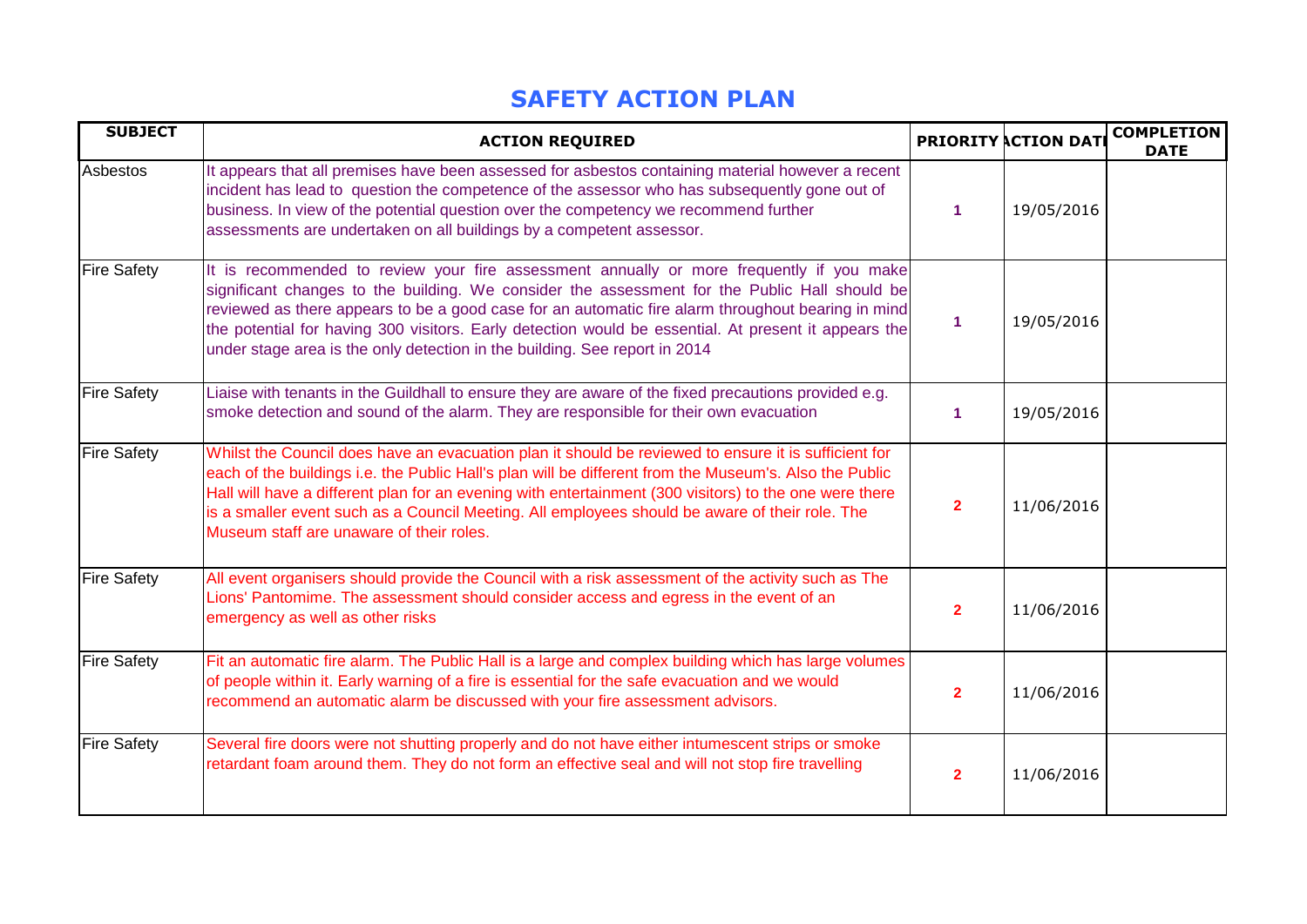| <b>External Areas</b> | The Council should arrange for an aboriculturalist to report on all the trees in its area and devise an<br>on-going inspection regime to ensure they remain in good condition.                                                                                                                                                            | $\overline{2}$          | 11/06/2016 |  |
|-----------------------|-------------------------------------------------------------------------------------------------------------------------------------------------------------------------------------------------------------------------------------------------------------------------------------------------------------------------------------------|-------------------------|------------|--|
| <b>Asbestos</b>       | Prepare a written plan that sets out the location of the asbestos containing material and how the risk<br>will be managed and the steps to be taken to put the plan into action. This must include informing<br>tenants of the location and the need not to disturb it. The plan and the arrangements should be<br>reviewed periodically. | $\mathbf{3}$            | 10/08/2016 |  |
| Asbestos              | Establish a procedure whereby any contractor liable to disturb asbestos containing materials is<br>made aware of its location. An exchange of information between the Council and a contractor is<br>essential to enable the contractor to put in place adequate precautions                                                              | $\overline{\mathbf{3}}$ | 10/08/2016 |  |
| Asbestos              | Before any minor work is carried out on asbestos materials, an assessment of the potential<br>exposure to asbestos must be carried out by a competent person and a written plan prepared of the<br>work completed. Minor work could include decorating, hanging pictures etc.                                                             | $\mathbf{3}$            | 10/08/2016 |  |
| <b>COSHH</b>          | Carry out a COSHH Assessment for each hazardous substance in use or created.                                                                                                                                                                                                                                                              | $\overline{\mathbf{3}}$ | 10/08/2016 |  |
| <b>COSHH</b>          | Develop a management system that ensures before any hazardous substance is taken into use a<br>COSHH assessment is first completed and any actions determined put into place.                                                                                                                                                             | $\mathbf{3}$            | 10/08/2016 |  |
| <b>COSHH</b>          | Provide training for relevant employees that use hazardous substances.                                                                                                                                                                                                                                                                    | 3                       | 10/08/2016 |  |
| <b>COSHH</b>          | Record all training and information given to employees on the use of hazardous substances.                                                                                                                                                                                                                                                | $\mathbf{3}$            | 10/08/2016 |  |
| <b>COSHH</b>          | It was not clear what hazardous substances were used at the time of the meeting however cleaning<br>products can have health effects which need to be considered when using and storing them. Certain<br>items may react in a fire with others and should be stored safely. Refer to the data sheets for<br>information.                  | $\mathbf{3}$            | 10/08/2016 |  |
| <b>Fire Safety</b>    | Carry out a fire drill at least once in every 12 month period. Record the data and results of the fire<br>drill.                                                                                                                                                                                                                          | $\overline{\mathbf{3}}$ | 10/08/2016 |  |
| <b>Fire Safety</b>    | Establish a procedure for the evacuation of disabled persons particularly in the event of a large<br>show being put on.                                                                                                                                                                                                                   | 3                       | 10/08/2016 |  |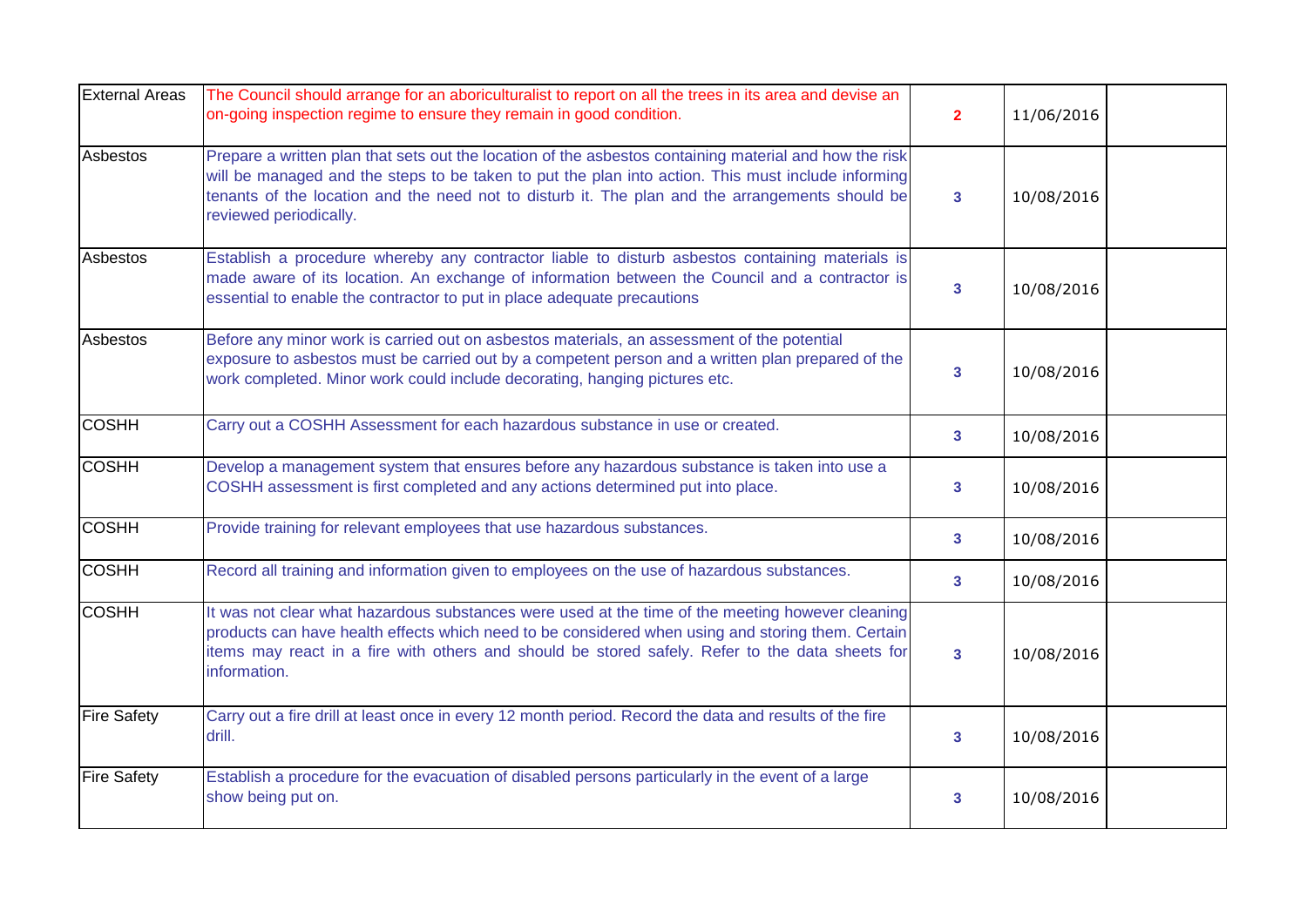| <b>Fire Safety</b>            | Ensure that a procedure is in place to call the emergency services in the event of a fire emergency.<br>A member of staff will do this during working hours but to hirers know the procedure?                                                      | $\mathbf{3}$            | 10/08/2016 |  |
|-------------------------------|----------------------------------------------------------------------------------------------------------------------------------------------------------------------------------------------------------------------------------------------------|-------------------------|------------|--|
| <b>Fire Safety</b>            | The alarm system is tested in the Public Hall and the Museum however it was not clear whether the<br>Guildhall alarm is tested. If it isn't, it should be. Record all tests.                                                                       | $\mathbf{3}$            | 10/08/2016 |  |
| <b>Fire Safety</b>            | The fire door leading to from the Council chamber should have a vision panel to prevent it being<br>opened into the path of another escapee from a different room                                                                                  | $\overline{\mathbf{3}}$ | 10/08/2016 |  |
| <b>Fire Safety</b>            | The Long Room has no extinguishers and nor does the kitchen beside it                                                                                                                                                                              | $\overline{\mathbf{3}}$ | 10/08/2016 |  |
| <b>Fire Safety</b>            | Although the fire extinguishers are maintained there appears to be one or two missing from certain<br>areas such as the Long Room. Review the level of extinguishers with your fire assessor.                                                      | 3                       | 10/08/2016 |  |
| Legionella<br><b>Bacteria</b> | Each building should be assessed for the presence or likelihood of Legionella                                                                                                                                                                      | $\overline{\mathbf{3}}$ | 10/08/2016 |  |
| Legionella<br><b>Bacteria</b> | Carry out a monthly check on the cold water entering the building and cold water at locations<br>around the premises to verify that the temperature is below 20°C, the minimum growth temperature<br>for legionella bacteria. Record all readings. | $\overline{\mathbf{3}}$ | 10/08/2016 |  |
| Legionella<br><b>Bacteria</b> | Carry out a monthly check on hot water outlets in rotation to verify that the hot water in circulation is<br>above 50°C. Record all readings.                                                                                                      | $\overline{\mathbf{3}}$ | 10/08/2016 |  |
| Lone Working                  | Undertake a risk assessment which covers work undertaken by lone workers. This should include<br>the WC cleaner as well as the Foresters Hall cleaner and various other Council workers.                                                           | 3                       | 10/08/2016 |  |
| Lone Working                  | Ensure working when dark or at night is covered in the lone working risk assessment.                                                                                                                                                               | $\mathbf{3}$            | 10/08/2016 |  |
| Lone Working                  | Risk assessment of young workers, women, new and expectant mothers and disabled should be<br>included to ensure they are not put at any greater risk when working alone.                                                                           | 3                       | 10/08/2016 |  |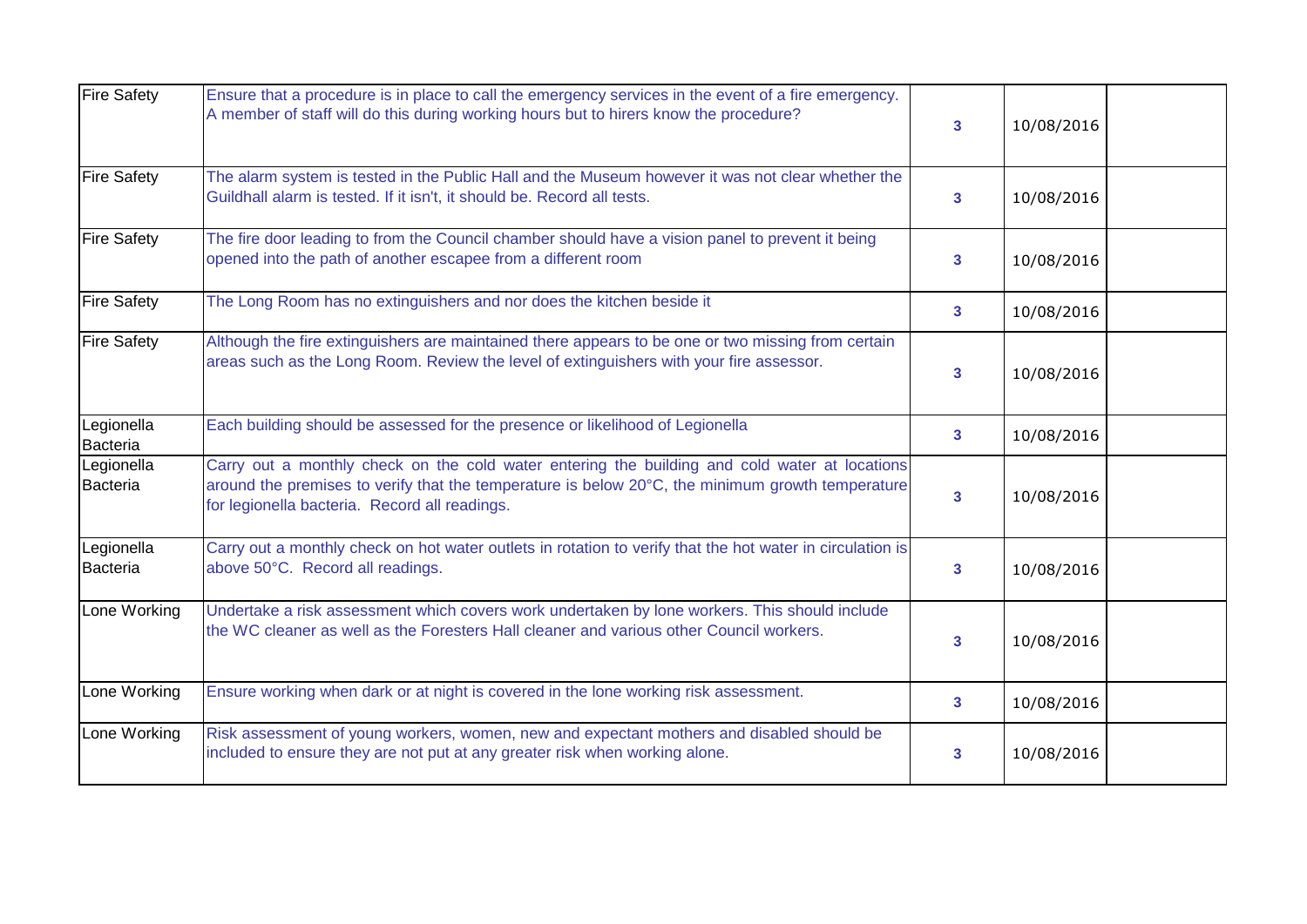| Lone Working                                 | Ensure risk assessment for lone working covers where potential violence / criminal activity may<br>place workers at higher risk.                                                                                                                                       | $\mathbf{3}$            | 10/08/2016 |  |
|----------------------------------------------|------------------------------------------------------------------------------------------------------------------------------------------------------------------------------------------------------------------------------------------------------------------------|-------------------------|------------|--|
| Lone Working                                 | Arrangements should be put in place to consult with staff on lone working either via a health and<br>safety committee or directly.                                                                                                                                     | $\mathbf{3}$            | 10/08/2016 |  |
| Personal<br>Protective<br>Equipment<br>(PPE) | Ensure risk assessments identify the need for PPE and who is required to wear it.                                                                                                                                                                                      | 3                       | 10/08/2016 |  |
| <b>External Areas</b>                        | The areas and equipment around the Town should be subject to inspection the frequency of which<br>can be determined by risk assessment e.g. the memorial and Pipewell may be inspected monthly<br>whereas Rapson Field and Thorn Park need a more frequent inspection. | $\overline{\mathbf{3}}$ | 10/08/2016 |  |
|                                              | Work Equipment Arrange for work equipment to undergo regular inspection and planned maintenance where<br>appropriate.                                                                                                                                                  | $\overline{\mathbf{3}}$ | 10/08/2016 |  |
|                                              | Work Equipment Complete work equipment risk assessments to identify the hazards, risks and control measures that<br>are relevant to the operation and maintenance of each type of work equipment.                                                                      | $\overline{\mathbf{3}}$ | 10/08/2016 |  |
| Work at Height                               | Before working at height a risk assessment must be completed.                                                                                                                                                                                                          | $\mathbf{3}$            | 10/08/2016 |  |
| Work at Height                               | Establish a safe system of work for all work at height. This includes the scaffold platform work,<br>gutter cleaning etc.                                                                                                                                              | 3                       | 10/08/2016 |  |
| Work at Height                               | Provide information and training for employees required to work at height, complete risk<br>assessments or prepare systems of work.                                                                                                                                    | $\overline{\mathbf{3}}$ | 10/08/2016 |  |
| Work at Height                               | Ensure those using the scaffold are trained properly including hirers.                                                                                                                                                                                                 | $\mathbf{3}$            | 10/08/2016 |  |
| Work at Height                               | All temporary working platforms including scaffolds and ladders etc. must be inspected before first<br>use; after substantial additions, dismantling or other alteration                                                                                               | 3                       | 10/08/2016 |  |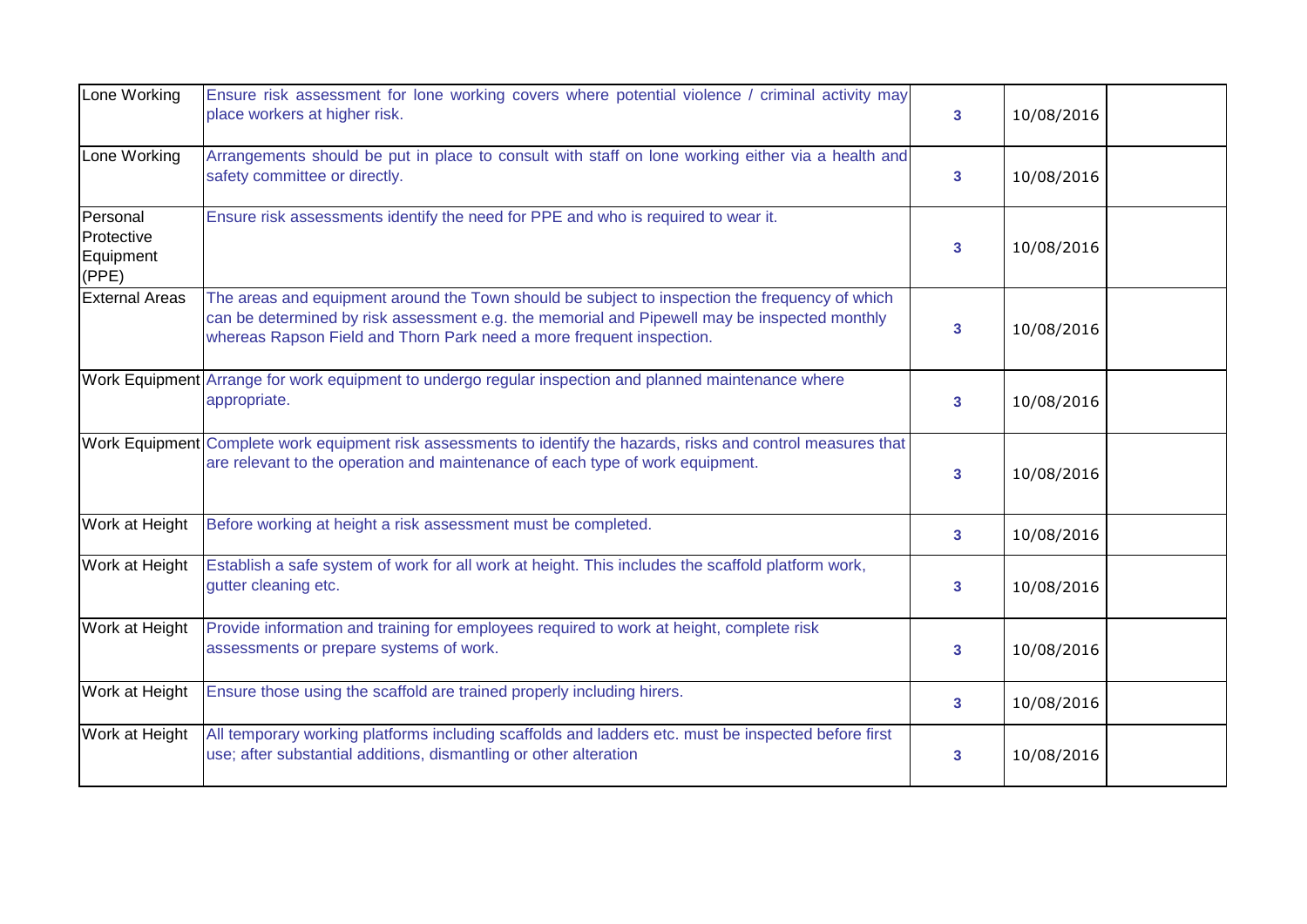| <b>Health and</b>                   | The Health and Safety Policy is being prepared by Ellis Whittam and will be sent to you in due                                                                                                                                                                         |                         |            |  |
|-------------------------------------|------------------------------------------------------------------------------------------------------------------------------------------------------------------------------------------------------------------------------------------------------------------------|-------------------------|------------|--|
| <b>Safety Policy</b>                | course.                                                                                                                                                                                                                                                                | $\overline{\mathbf{3}}$ | 10/08/2016 |  |
| Employee<br>Training                | Provide all new staff with health and safety instruction as part of their induction training.                                                                                                                                                                          | 3                       | 10/08/2016 |  |
| Accident /<br>Incident<br>Reporting | Make suitable arrangements to include near miss / incident reporting                                                                                                                                                                                                   | 3 <sup>1</sup>          | 10/08/2016 |  |
| Accident /<br>Incident<br>Reporting | Investigate the details of each serious accident/incident to identify the probable cause(s) and/or<br>trends.                                                                                                                                                          | 3 <sup>1</sup>          | 10/08/2016 |  |
| Contractors                         | Review safety systems and procedures of contractors prior to engagement. Undertake assessment<br>of health and safety standards adopted by the contractors.                                                                                                            | $\overline{\mathbf{3}}$ | 10/08/2016 |  |
| Asbestos                            | Carry out labelling of all known asbestos containing materials.                                                                                                                                                                                                        | 4                       | 08/11/2016 |  |
| <b>Fire Safety</b>                  | Review the level of lighting in the clock tower. The emergency lighting stops before the top. This<br>may be adequate to light the entire area but it should be checked                                                                                                | 4                       | 08/11/2016 |  |
| <b>Fire Safety</b>                  | Train employees to use fire extinguishers so they can recognise the different types of fire<br>extinguishers provided, know what sort of fire they are to be used on, and how to operate them<br>quickly and efficiently.                                              | 4                       | 08/11/2016 |  |
| Legionella<br><b>Bacteria</b>       | Water systems should be disinfected before being taken into service and after shut downs of five or<br>more days. Water systems should be disinfected periodically (normally annually) by chlorination or<br>by temporarily raising water temperature.                 | 4                       | 08/11/2016 |  |
|                                     | Manual Handling Identify activities likely to give rise to a manual handling injury and avoid these activities being<br>carried out. Where tasks cannot be avoided then each task must be assessed to determine the<br>measures required to reduce the risk of injury. | 4                       | 08/11/2016 |  |
|                                     | Manual Handling Provide manual handling training to those employees identified by the manual handling assessment<br>as being at risk. Record all training                                                                                                              | 4                       | 08/11/2016 |  |
| Misc.                               | Fit red cord alarm pulls to the WCs                                                                                                                                                                                                                                    | 4                       | 08/11/2016 |  |